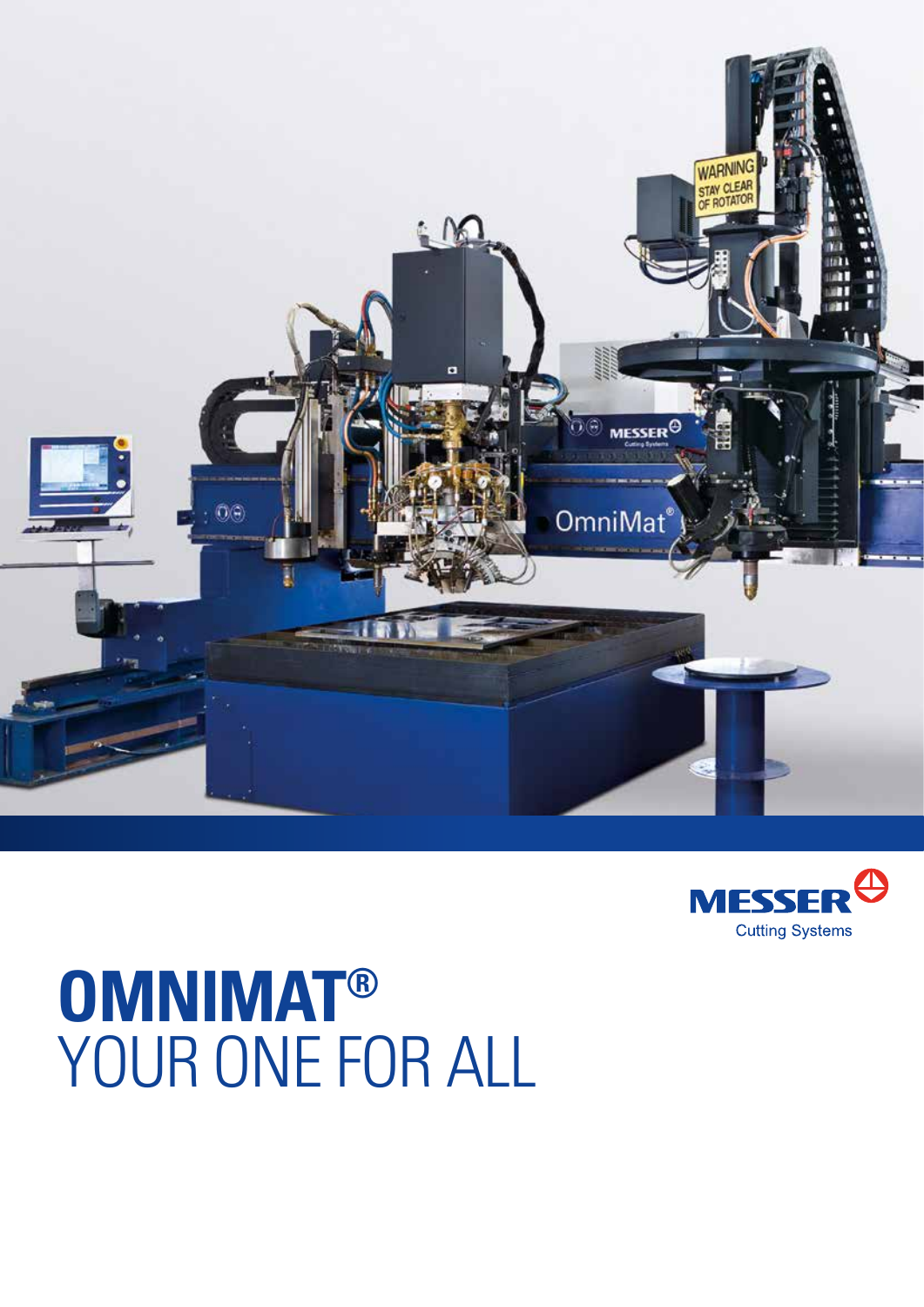## **OMNIMAT®**  SETS NEW STANDARDS FOR PRECISION, SPEED AND ECONOMY



**The modern CNC control Global Control offers the easiest use to the operator**



**The triple torch bevel unit DAFL is the ideal tool for cutting wind tower plates**



**The plasma bevel cutting unit Skew Rotator Infinity facilitates the immediate cutting of bevels on parts**



**Drilling, boring, counter-s tapping as additional procession** 

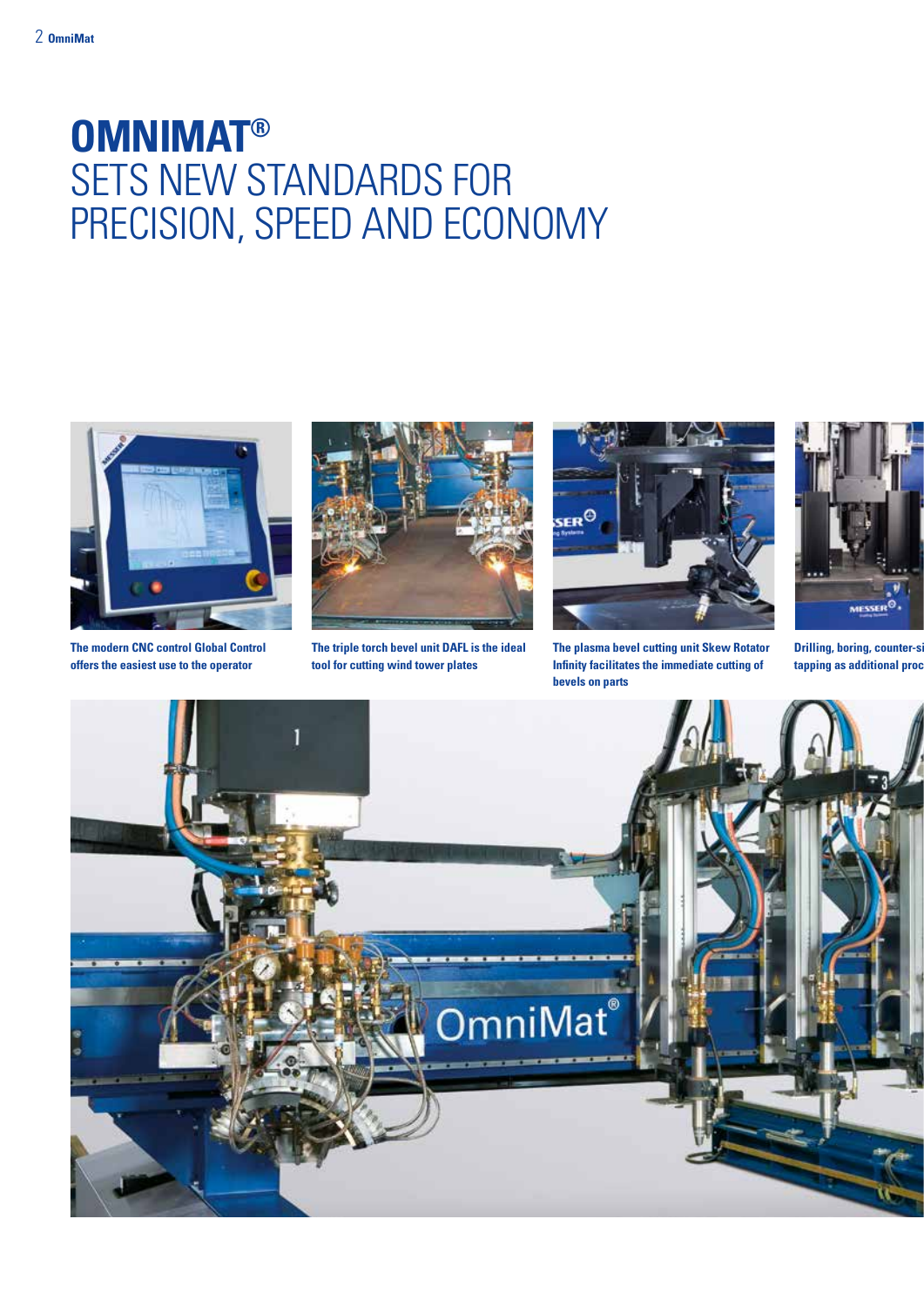

**Drilling and thread table 3** as a possibilities



**The machine can be equipped with a maximum of 24 oxyfuel torches.**



## **OMNIMAT®<br>THE BENEFITS**

- Messer Quality at an economical price
- Ideal for large working areas with oxyfuel and plasma equipment
- Solidly built to guide even the heaviest equipment accurately
- Thermally stabile even for cutting preheated plates
- Twin-sided longitudinal drives and precision guiding profiles give high cutting accuracy and true contours
- High powered AC technology for speeds up to 20 m/min (up to 50 m/min with footplate)
- Reduction of time between cuts through highest acceleration
- Short lifts between cuts for high productivity
- Wide selection of marking tools
- The use of up to 24 ALFA oxyfuel torches allows the highest possible number of cut parts per time unit
- Automatic hole piercing up to 130 mm
- Drill unit possible up to max. 32 mm diameter
- Modern, user-friendly touchscreen control for quick and easy set-up of the control
- Working with our offline programming software OmniWin gives optimum processing with all cutting technologies

And many more ...